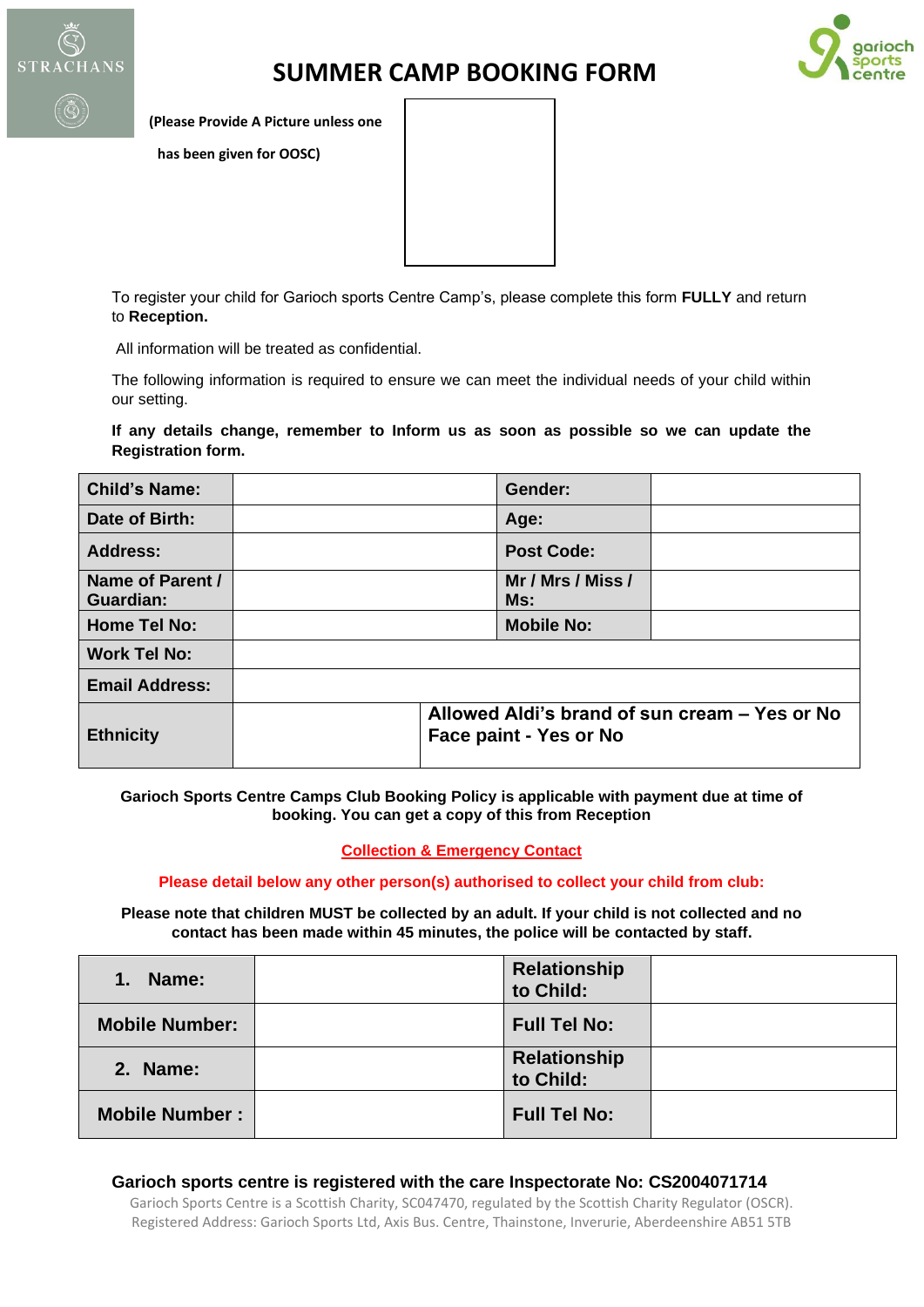

 $(\bar{\mathbb{Q}})$ 

## **SUMMER CAMP BOOKING FORM**



| <b>CONSENT REQUESTS</b>                                                                                                                                                                                            | <b>YES</b> | <b>NO</b> |
|--------------------------------------------------------------------------------------------------------------------------------------------------------------------------------------------------------------------|------------|-----------|
| I consent to my child undergoing any emergency medical treatment<br>necessary during the running of the club.                                                                                                      |            |           |
| I authorise the play staff to sign any written form of consent required by<br>the hospital authorities if the delay in getting my signature is considered<br>by the Doctor to endanger my child's Health & Safety. |            |           |
| I consent to my child's photo / video to be taken.                                                                                                                                                                 |            |           |
| I consent to my child's photo / video to be used for promotional material in<br>a group photo, local newspaper or video unless otherwise notified.                                                                 |            |           |
| I consent to my child having short trips or visits off the premises with the<br>use of the GSC minibus or walking with staff.                                                                                      |            |           |

## **MEDICAL / ALLERGY INFORMATION & ADDITIONAL SUPPORT NEEDS**

**Please ensure that you give as much detail possible and make the team aware if your child has any medical conditions or additional support needs.**

| <b>GP Details:</b>                                                         |                                                  |
|----------------------------------------------------------------------------|--------------------------------------------------|
| <b>GP Telephone number:</b>                                                |                                                  |
|                                                                            | <b>Please Give Specific detailed information</b> |
| <b>Additional support needs</b>                                            | <b>Yes</b><br>/ No                               |
| <b>Any Allergies</b>                                                       | <b>Yes</b><br>/ No                               |
| <b>Dietary requirements</b>                                                | <b>Yes</b><br>/ No                               |
| <b>Medical Condition</b>                                                   | <b>Yes</b><br>/ No                               |
| <b>Summary of the medical conditions</b>                                   | <b>Yes</b><br>/ No                               |
| <b>Signs and symptoms</b>                                                  | <b>Yes</b><br>/ No                               |
| Will your Child need help to<br>administer their medication?               | Yes/<br><b>No</b>                                |
| What to do in the event of a medical<br>emergency                          | <b>Yes</b><br>/No                                |
| Does your child have a Individual<br><b>Educational plan? (IEP)</b>        |                                                  |
| Does your child or family have a<br>social worker?                         | Name:<br><b>Contact No:</b><br>Email:            |
| Anything you wish your child not to<br>have? Or other relevant information |                                                  |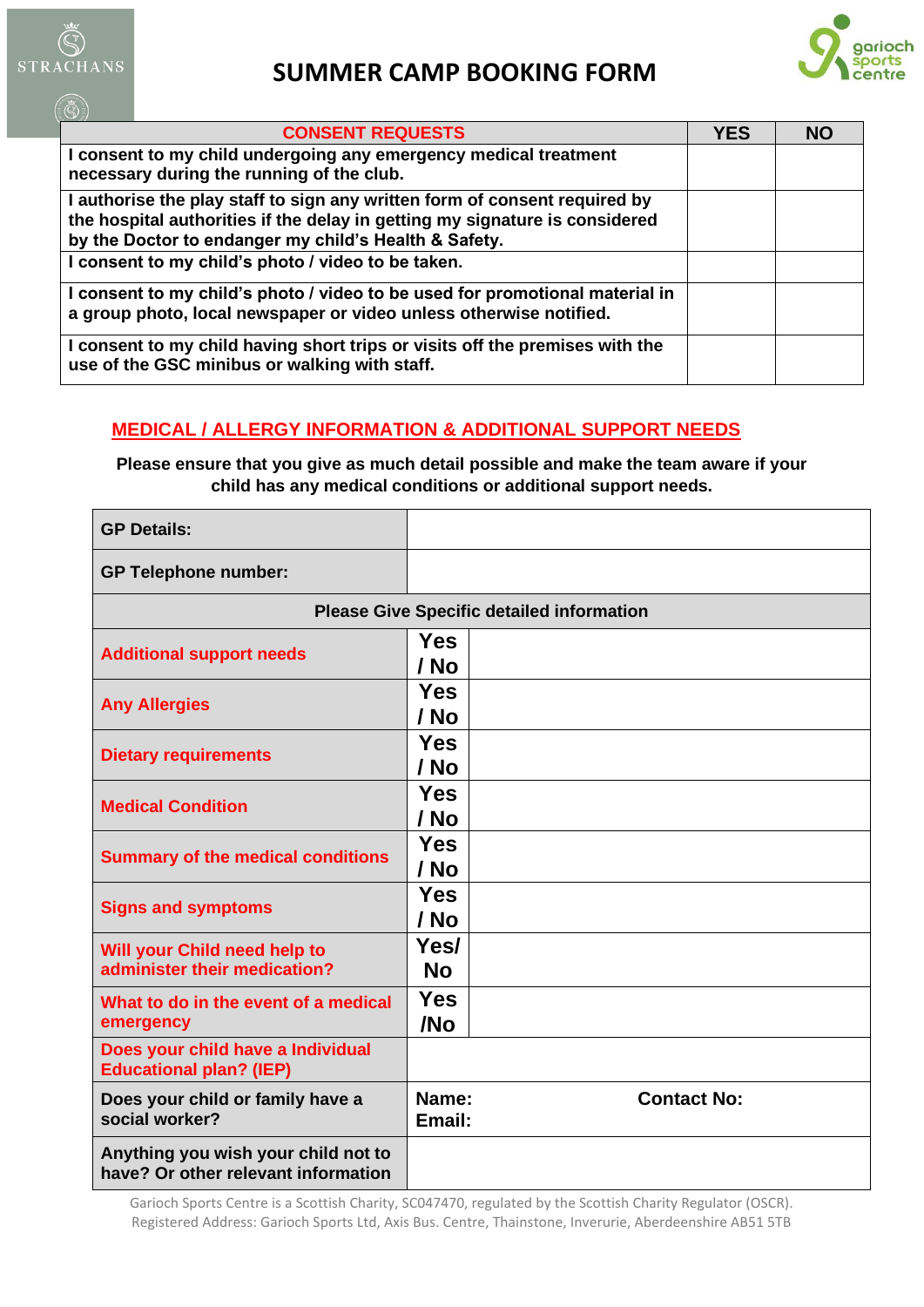

## **SUMMER CAMP BOOKING FORM**



### **DATA PROTECTION**

In signing this form your consent to the Garioch Sports Centre holding the information contained regarding your child and yourself both in hard copy and on our system. Information will only be shared with regulatory bodies or in medical emergencies. You may withdraw your consent at any time, in writing to the OOSC Lead Practitioner.

### **TERMS AND CONDITIONS**

- **Bookings are NON-REFUNDABLE but will put onto the account for a 1-year period.**
- **It is the parent's responsibility to update the centre if there are any changes to this form.**
- **I understand that the Garioch sports centre is not a specialist after school or holiday club setting and do not offer one to one care but will try accommodating each child where possible.**
- **By signing this form, I agree to all the terms and conditions.**

I confirm that I am the parents/guardian with rights and responsibilities for the above-named child.

The activities have been risk assessed and every effort will be made to minimise risk. Nonetheless a totally risk-free environment is unrealistic, and I acknowledge that a degree of residual risk remains. I understand that the Garioch Sports Centre do not provide cover for personal accident, illness, loss, or damage incurred by the participants.

**Should Guidance change quickly I will update the GARIOCH SPORTS CENTRE – OUT OF SCHOOL CLUBE FACEBOOK PAGE. Please make sure you have liked the page.** 

| <b>Parents Signature:</b>                    | Date:                 |
|----------------------------------------------|-----------------------|
|                                              |                       |
| <b>Official use</b><br><b>Date Received:</b> | <b>Staff Initial:</b> |
|                                              |                       |

**Changes:**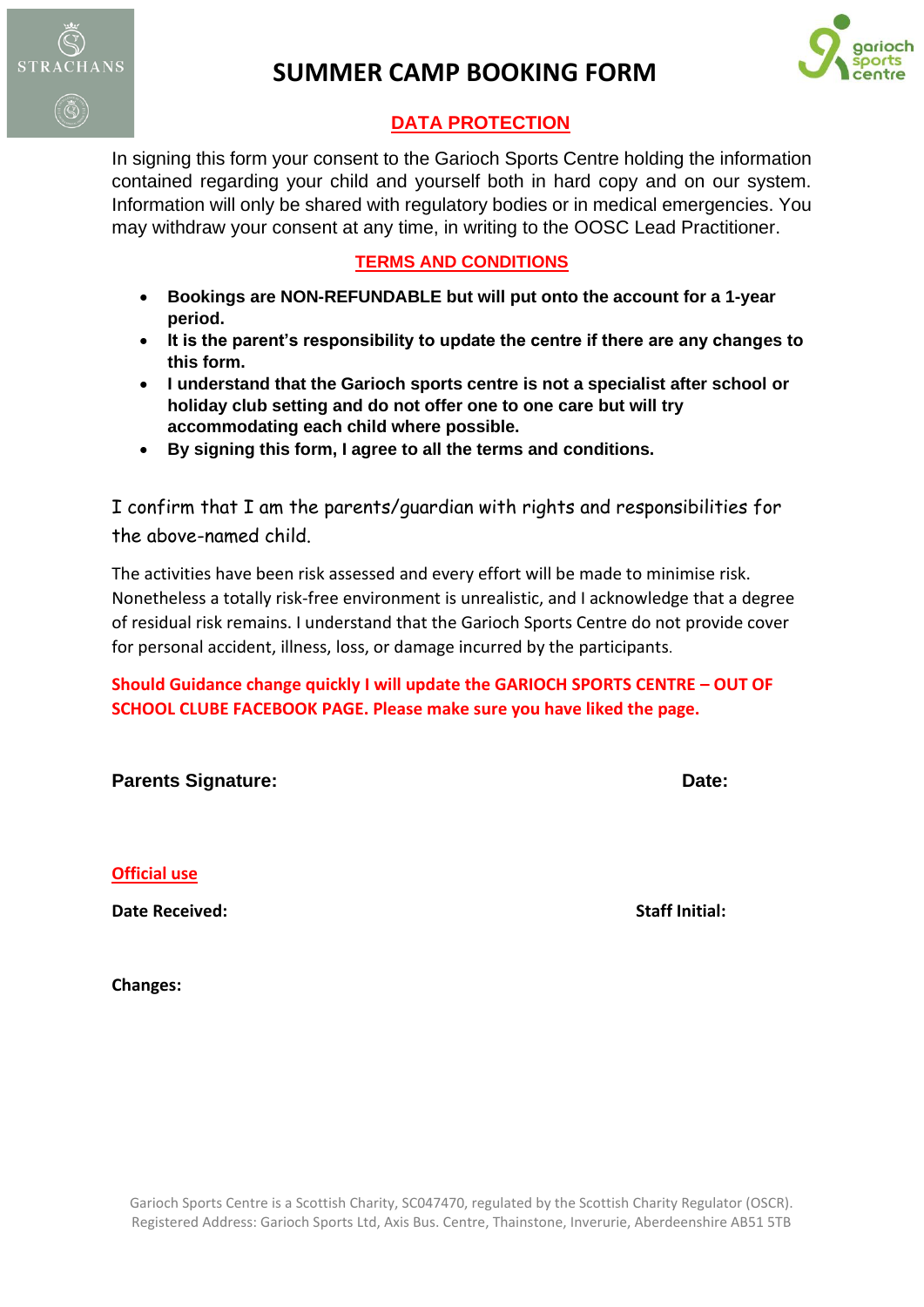



## **BOOKING FORM**

| Monday $4^{th} - 8^{th}$ July |        | Mon<br>⊿th | Tue<br>ςth | Wed *<br>6 <sup>th</sup> | Thur<br>7 <sup>th</sup> | Fri<br>8 <sup>th</sup> |
|-------------------------------|--------|------------|------------|--------------------------|-------------------------|------------------------|
| Full day $(7am - 6pm)$        | £33.00 |            |            |                          |                         |                        |
| Morning Session $(7am - 1pm)$ | £24.00 |            |            |                          |                         |                        |
| Afternoon session (1pm - 6pm) | £20.00 |            |            |                          |                         |                        |

| Monday $11^{\text{th}} - 15^{\text{th}}$ July |        | Mon<br>11 <sup>th</sup> | <b>Tue</b><br>12 <sup>th</sup> | Wed $*$<br>13 <sup>th</sup> | Thur<br>14 <sup>th</sup> | Fri<br>15 <sup>th</sup> |
|-----------------------------------------------|--------|-------------------------|--------------------------------|-----------------------------|--------------------------|-------------------------|
| Full day $(7am - 6pm)$                        | £33.00 |                         |                                |                             |                          |                         |
| Morning Session $(7am - 1pm)$                 | £24.00 |                         |                                |                             |                          |                         |
| Afternoon session (1pm - 6pm)                 | £20.00 |                         |                                |                             |                          |                         |

| Monday $18^{\text{th}} - 22^{\text{nd}}$ July |        | Mon<br>18 <sup>th</sup> | Tue $*$<br>19 <sup>th</sup> | Wed<br>20 <sup>th</sup> | <b>Thur</b><br>21 <sup>st</sup> | Fri<br>22 <sup>nd</sup> |
|-----------------------------------------------|--------|-------------------------|-----------------------------|-------------------------|---------------------------------|-------------------------|
| Full day $(7am - 6pm)$                        | £33.00 |                         |                             |                         |                                 |                         |
| Morning Session $(7am - 1pm)$                 | £24.00 |                         |                             |                         |                                 |                         |
| Afternoon session $(1pm - 6pm)$               | £20.00 |                         |                             |                         |                                 |                         |

| Monday $25^{th}$ July - $29^{th}$ July |        | Mon<br>25 <sup>th</sup> | Tue<br>26 <sup>th</sup> | Wed<br>27 <sup>th</sup> | Thur $*$<br>28 <sup>th</sup> | Fri<br>29 <sup>th</sup> |
|----------------------------------------|--------|-------------------------|-------------------------|-------------------------|------------------------------|-------------------------|
| Full day $(7am - 6pm)$                 | £33.00 |                         |                         |                         |                              |                         |
| Morning Session (7am - 1pm)            | £24.00 |                         |                         |                         |                              |                         |
| Afternoon session (1pm - 6pm)          | £20.00 |                         |                         |                         |                              |                         |

| Monday $1^{st}$ – 5 <sup>th</sup> August |        | Mon<br>1 <sup>st</sup> | Tue<br>2 <sub>nd</sub> | Wed<br><b>2rd</b> | <b>Thur</b><br>⊿th | Fri*<br>5 <sup>th</sup> |
|------------------------------------------|--------|------------------------|------------------------|-------------------|--------------------|-------------------------|
| Full day $(7am - 6pm)$                   | £33.00 |                        |                        |                   |                    |                         |
| Morning Session $(7am - 1pm)$            | £24.00 |                        |                        |                   |                    |                         |
| Afternoon session $(1pm - 6pm)$          | £20.00 |                        |                        |                   |                    |                         |